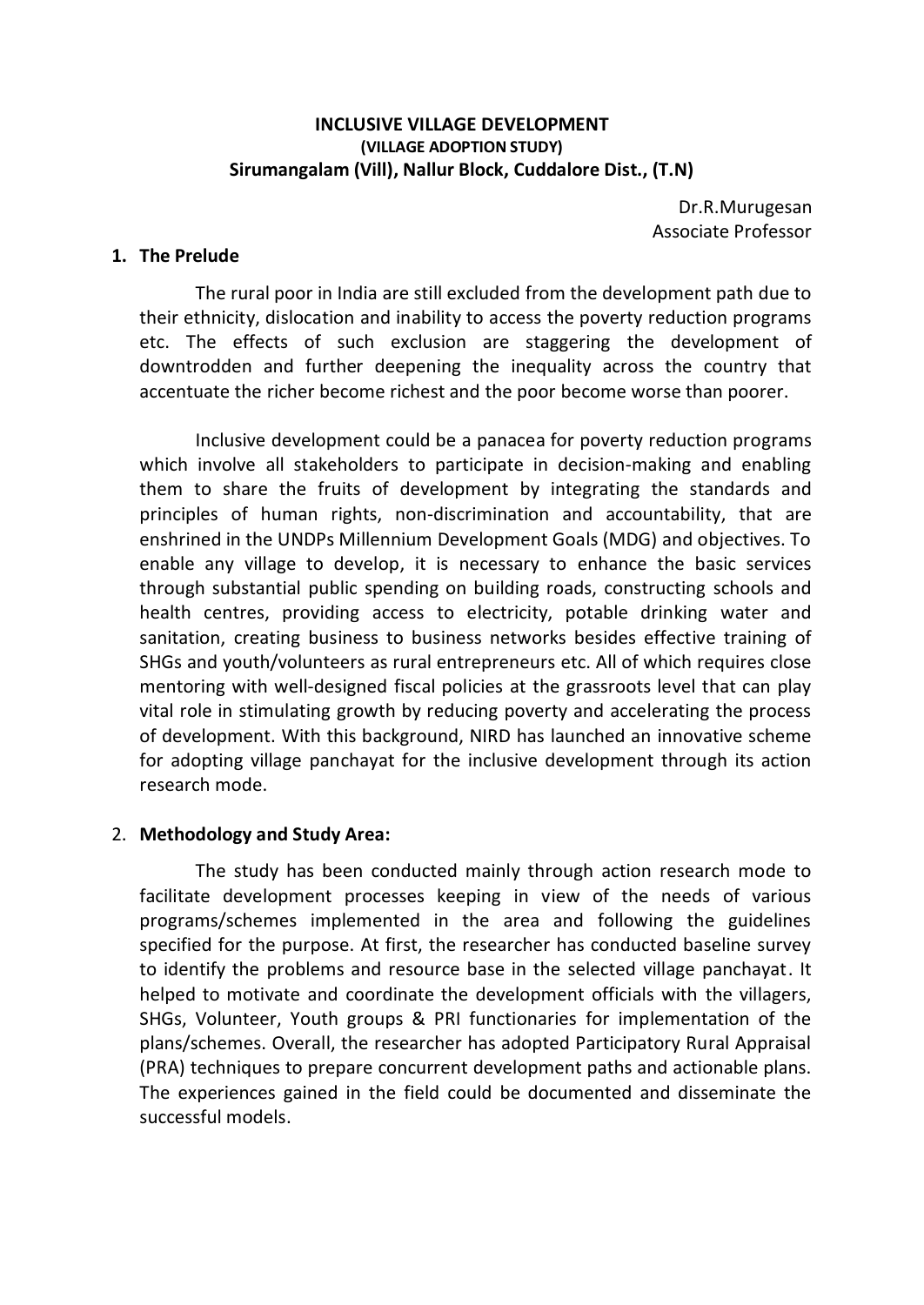Based on its overriding social and economic backwardness, the Cuddalore district of Tamilnadu has listed for recipient of Backward Area Growth Fund (BRGF) in the country. It is also notified as one among the most disaster-prone districts due to its location in the eastern coast of Tamil Nadu. Hence, in consultation with the district level rural development functionaries and local NGOs, Sirumangalam Grama Panchayat of Nallur block in Cuddalore district has been selected for the study. This block has been identified due to its locational disadvantage (remoteness and hardly accessed even by the officials) and dominance of scheduled caste population. The block is considered as dry area as it receives very scanty rainfall and it listed around 52 percent of literates among the SC/ST population.

#### 3. **Interventions Made:**

To fulfil the prime objective of village adoption scheme which facilitate development processes through various programs implemented in the study area the following interventions are made:

- In order to democratic functioning, a team of seven volunteers/ representatives were identified from each ward council including Panchayat President. All volunteers/members were given equal responsibility to coordinate and associate with the village level committees as per delegated powers in the subjects like Education, Health, Sanitation, PDS, Water, Audit etc. The council convenes four mandatory gram sabha meetings on every 26<sup>th</sup> January, 1<sup>st</sup> May, 15<sup>th</sup> August and 2<sup>nd</sup> October in a year. Apart from these mandatory meetings, the council also assembles for emergency issues arising-out in the village as and when required.
- As for as education is concerned, this village Panchayat has three schools of which two are at primary level and one at High School level. The village adoption team has constituted a committee for monitoring the education system in the village under the guidance of Retired Teachers and Parent representative. They hold interactive discussions regularly with the students and teachers for better performance in their academic career. Further the committee has recommended for provision of safe drinking water facility to the students and as well as staff members.
- There are 575 houses shown in total in the village revenue records which consists of 205 thatched houses, 40 tiled houses, 255 concrete houses, 50 group houses and 25 houses with AC sheets. Of the 575 houses, only 186 houses belong to the non-Dalit population and remaining 398 houses are owned by the weaker sections that include the houses constructed recently under Indira Awaas Yojana (IAY) and 43 State's sponsored Green Houses scheme in the village.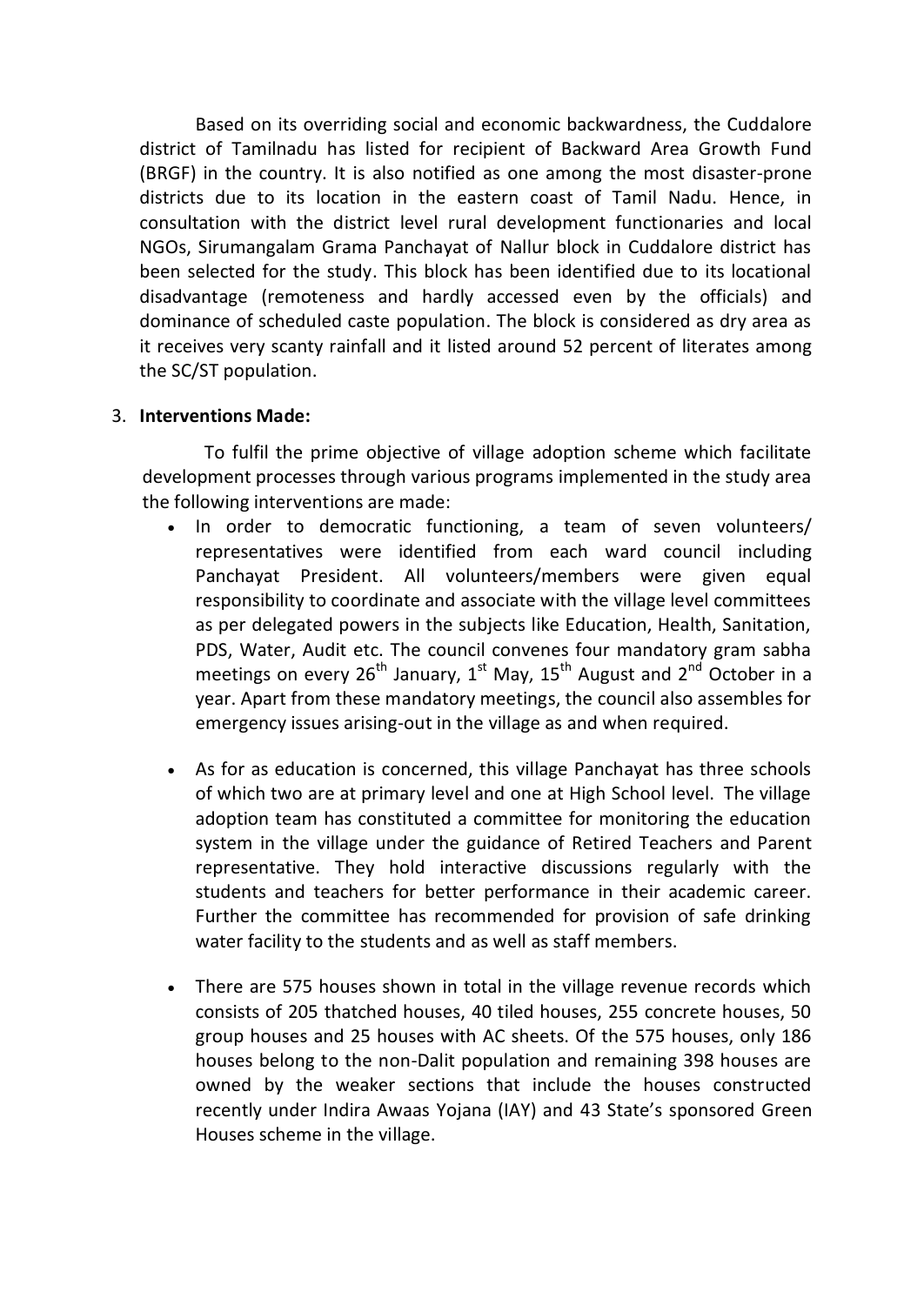- The electricity department has provided grid connections to this village panchayat that expected to illuminate 95 street lights. Further it is also observed that all the residential houses in the village Panchayat are electrified, of which all Dalit houses were electrified under various rural electrification schemes and the non-Dalit houses were given connections through private approval as most of them were not eligible for such welfare schemes due to their social origin. However, no electricity is being supplied during the day-time in this village but at night it is given in every alternative hour that accounts for hardly 6 hours of electricity supply to the people. Construction of three houses are completed under the special Green-house Scheme of the state government with the provision of solar lighting system but it is yet to be installed by the Tamilnadu Energy Development Agency (TEDA). However, entire village could be made energy self-sufficient by installing solar photovoltaic systems (either at room-top or homestead areas) through an exclusive and special innovative projects.
- Drinking water is becoming a scarce resource for this village. Despite Sirumangalam village Panchayat is having 16 ponds and percolation tanks in its records but none is useful to reserve for drinking water purposes due to lack of and/or poor water harvesting structure and hence the water runs away during rainy seasons. The village Panchayat has 19 handpumps of which one never works and the other are yielding salty water to the habitations. There are four overhead tanks constructed for distributing the water to the villagers. Two OHTs are facilitating to supply water in the BC habitations and one each distributes to the Arunthathiyar and SC colony areas in the village Panchayat.
- Though efforts were made to distribute available ground water through connected pipelines at the accessible street-points, the taste of water is salty and it could not be used for drinking purposes but people are utilizing it for other household activities. For drinking purposes, the entire village panchayat is depending on a single bore-well that installed in the graveyard which yields very limited quantity of potable water. The expectation of the Sirumangalam People is that their village must be linked with the Combined Drinking Water Scheme (CWS) which is passing through somewhere nearby (Erappavur  $-$  3.5 km) to this village. If the CWS is extended, two more adjacent villages (Erappavur and Kovilur) also get benefitted while trying to remove thirsty of Sirumangalam people.
- Drainage system in Sirumangalam village is still in worst condition as there is no proper draining system is established. The waste water released from the houses is just percolated at their vicinity and becomes a breeding centre for mosquitos. Though this village has 575 houses, only 113 houses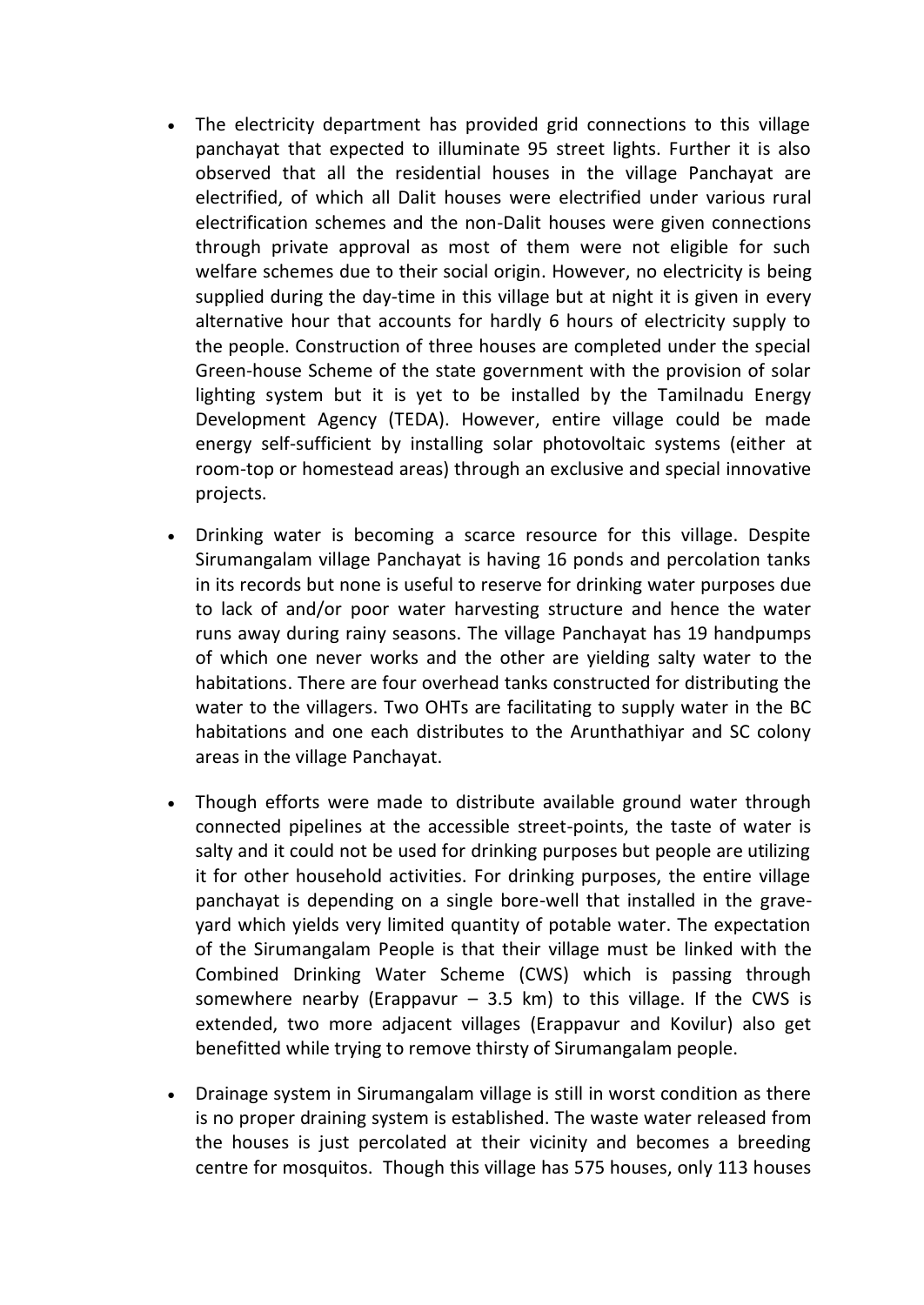(19.6 %) are provided with toilet facilities, of which 23 toilets were constructed by private owners which are only being used by them. Though 90 toilets were constructed through government sponsored schemes almost all are under-utilized and the people are still adopting open defecation system in the village. An exclusive scheme must be prepared for awareness creation, construction of toilets for rest of all the households and follow-up action through involving voluntary organisations or Panchayati raj institution in the village.

- The Sirumangalam village has one Primary Health Centre (PHC). There are two qualified male doctors, three VHNs, one pharmacist and one compounder working in the health centre. It is observed that all the medical staff are shuttling from Vriddhachalam Town (30 kms away) except one compounder and one VHN who reside in the village.
- A Primary Agriculture Credit Society (PACS) is functioning in this village to cater the needs of local farmers. This society is being managed by a single Clerk as the position of Secretary is lying vacant since five years. This post is expected to be filled after completion of Cooperatives Elections which is to be conducted soon. The Public Distribution System (PDS) is also in operation with one salesperson. Earlier this ration shop was supplying the provisions for 405 registered cardholders but now it is reduced to 397 due to migration and settlement of villagers in other districts.
- Since inception, eleven self-help groups were formed with 171 members for the development of women and their empowerment in Sirumangalam village. As innovative approach, three special groups were arranged exclusively for differently abled members. Further, two male groups also formed to take up group activities as the village is located in the remote area. The activities taken up by these groups are said to be mostly milch animal (cow) and goat rearing. But the fact is that all the groups become defunct after getting their share of assistance given by DRDA. Hence, these groups must be rejuvenated through conduct of awareness programs / meetings and exposure visits to the successful groups elsewhere.
- The state government has also launched a new scheme called 'Pudhuvazhvu' under which 20 members were given financial assistance of Rs.95,000/- towards infrastructure fund for the purpose of milk vending activities. As per village records, 285 cows (country-breed) and 123 goats are available in the village and the villagers felt that they face much difficulties in marketing of milk due to their remoteness and lack of transport facilities to the village.
- **MGNREGS:** Like any other village, Sirumangalam also receives financial allocations under various poverty alleviation programs of both central and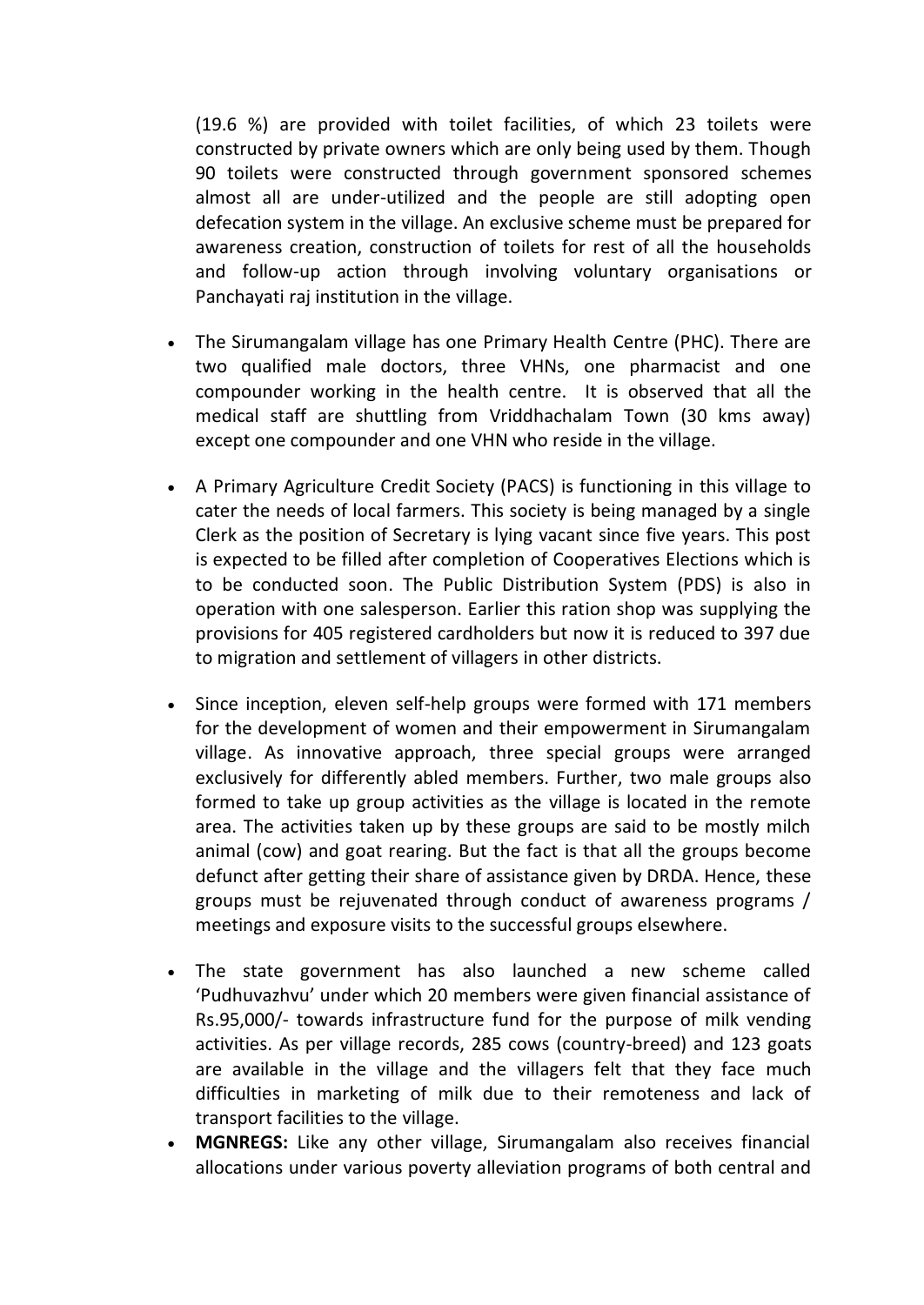state governments from time to time. As per records, 826 persons were registered for employment of which 413 are men and remaining 413 are women that include 5 disabled persons and all of them got distributed the job cards. Among the registered job card holders, it is observed that 481 persons belong to Scheduled Caste community and remaining 345 persons belong to backward class in the sample village. During this visit, we could notice that 88 persons were attending the MGNREGS works (15 male and 73 female) that includes 3 disabled male workers. The workers at site opined that the share of wage rate is not adequate as they get their share between Rs.45 to 65 per day and number of days of works sanctioned under MGNREGS also very limited to this village.

 **Rural Industries and Self-employment:** It is interesting to note that though Cuddalore district and surrounding areas of Nallur block has potency and base for handicrafts industries to offer self-employment opportunities, this Sirumangalam people were not inducted in any of such household entrepreneurship or micro industrial activities. They mostly depend on the seasonal agricultural activities to meet their livelihoods and during lean seasons they migrate to the adjacent areas or even to neighboring state (Kerala) for search of employment. Youth and volunteer group in this village must be motivated and trained so as to involve them for appropriate self-employment opportunities through various entrepreneurship development programs such as manufacturing of fly ash bricks, ceramic toys / tiles, terracotta, and even rural technology based enterprises.

#### **4. PRELIMINARY ANALYSIS:**

Based on the introductory/pilot visit, a layman analysis has been done by using four major measures and the same is presented as under for future course of action in the sample village.

#### 4.1 **Strengths:**

- Strong social cohesiveness among the villagers
- Potency of Agricultural and rural industrial based activities
- Human Resource and willingness to work
- Strong and obliging PRI leaders
- Considerable Education levels

#### 4.2 **Weaknesses:**

- Lack of women and youth participation in the community development
- Larger rainfed areas and lack of water storage systems
- Lack of motivation and follow-up action
- Weak mindset to work for community development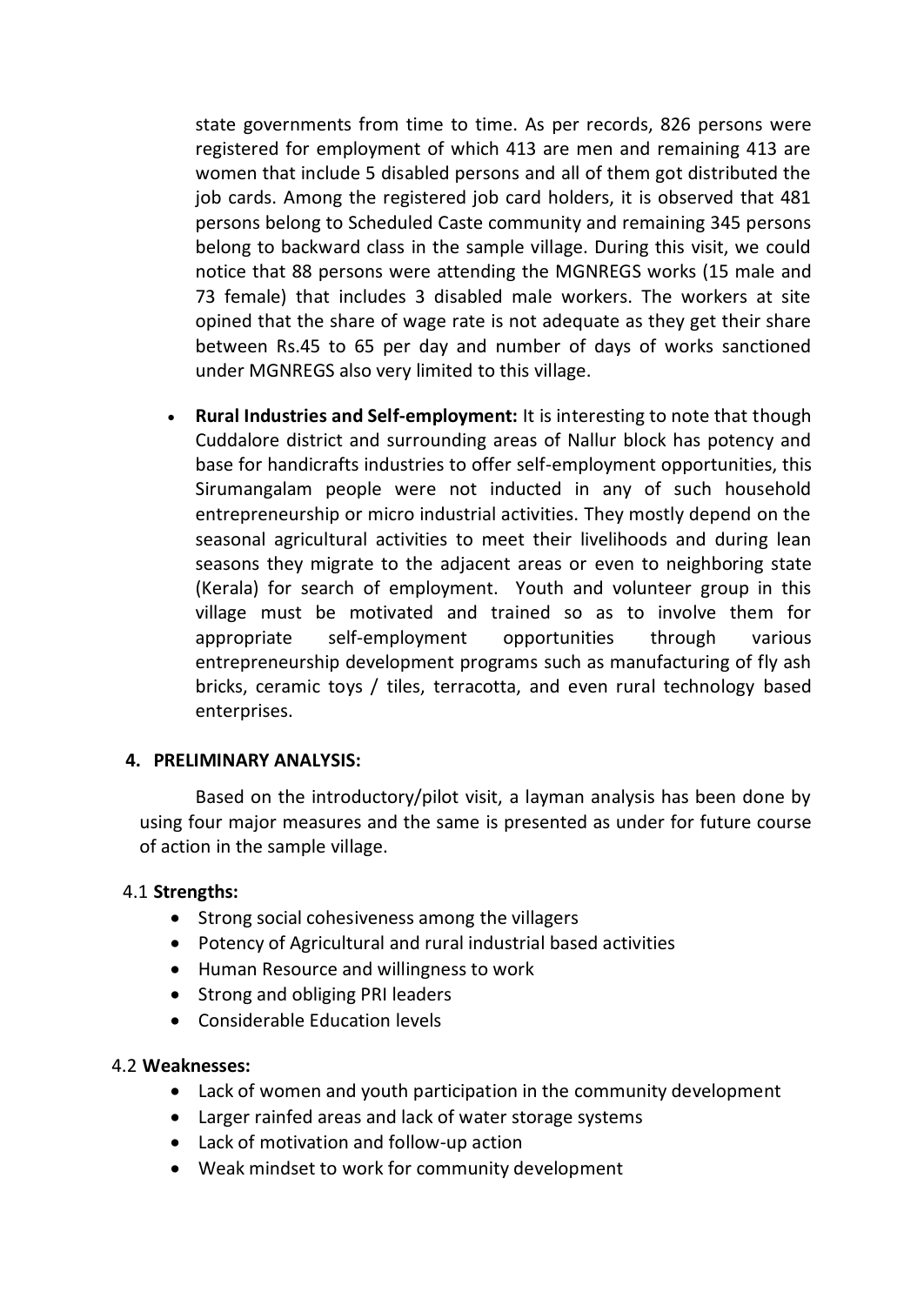- Lack of technical knowhow and exposure on skill development
- Weak connectivity to the nearby urban or sub-urban areas
- Negligence of office machinery due to remoteness

## 4.3 **Opportunities:**

- Convergence of RD programs: induct all stakeholders and clientele groups.
- Intensive agriculture and animal husbandry activities.
- Development of indigenous and traditional agricultural practices/systems
- Entrepreneurship based potentials for sustainable employment generation
- Introduce latent technologies to promote rural industries
- Development of self-dependency and financing opportunities
- Better scope for inclusive rural development through various schemes.

## 4.4 **Threats:**

- Heterogeneous community or group of people
- Weak water saving structures / percolation systems
- Labour migration for search of job or livelihoods
- Negligence on health and sanitation related issues
- Lack of ownership traits on public utility services

# **5. PROPOSED PLAN OF ACTION:**

Assorted welfare programs have been launched by both the union and state governments to benefit the rural people in the country, are diverse in nature and needs to be converged. Enabling the roles of State, District and Block level development functionaries and implementing agencies is also critical for the consolidation of rural development programs in the villages. The proposed 'Village Adoption Scheme will help to strengthen the actors of rural development and management system at all levels by enhancing the skill, capacity and capability of the administrators, executives, elected representatives and Self Help Groups, especially the women and other marginalized segments of the society on overall village development. As an action research mode, the National Institute of Rural Development (NIRD) will provide necessary input for policy makers, be a nodal centre for training villagers/leaders and be a coordinating agency for the District Administration, NGOs and other stakeholders who involve in the development of model village.

| S. No. | Issue(s)     |  |  | <b>Proposed Intervention</b>                   |  |  |
|--------|--------------|--|--|------------------------------------------------|--|--|
|        | Establishing |  |  | Rapport with $\vert$ - Holding Meetings        |  |  |
|        | villagers    |  |  | <b>Community Feasting</b>                      |  |  |
|        |              |  |  | Meeting with Village elders                    |  |  |
|        |              |  |  | Health Camp (Entry Point activity or any other |  |  |
|        |              |  |  | suitable activity)                             |  |  |

The proposed plan of action may be as follows: